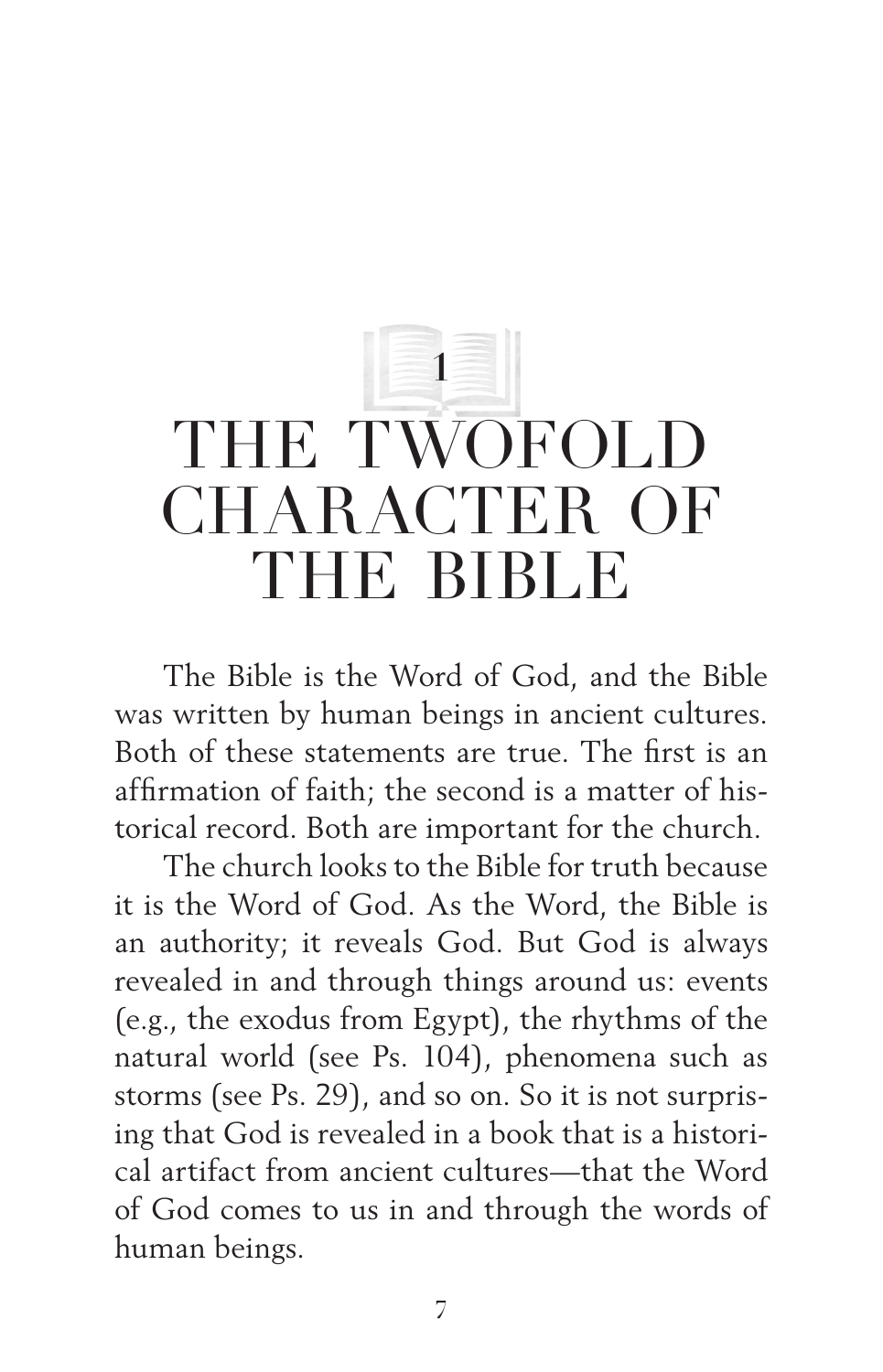It may seem strange that God would use ordinary things of the world as vehicles of revelation. Why doesn't God simply appear to us? The answer is that God does not appear. God "dwells in unapproachable light, whom no one has ever seen or can see" (1 Tim. 6:16). God's revelation is thus always indirect. God's presence, even at its most vivid, comes to us by way of things in the world, as when Ezekiel "saw visions of God" in his experience of a mighty storm from the north (Ezek. 1) and when Jeremiah, in a moment of prophetic discernment, heard God speaking as he saw a potter working with clay (Jer. 18:1-11). Revelation, in other words, occurs when God takes something in the created world and uses it to make God's self known. We "see" God and "hear" God in our experience of ordinary things. So a Christian understanding of the Bible has to take account of the Bible's status as the Word of God and also its status as a historical, human artifact. It is this very human book that is, at the same time, God's Word  $\frac{1}{2}$  to  $\frac{1}{2}$  to  $\frac{1}{2}$ 

We can see how the divine and the human come together in the Bible by thinking about Jesus Christ. Jesus Christ is the perfect union of God and human nature. He is fully divine and fully human—not a half-and-half combination or a mixture. He is the incarnation of the divine Son. But he is also human in every sense of the word. As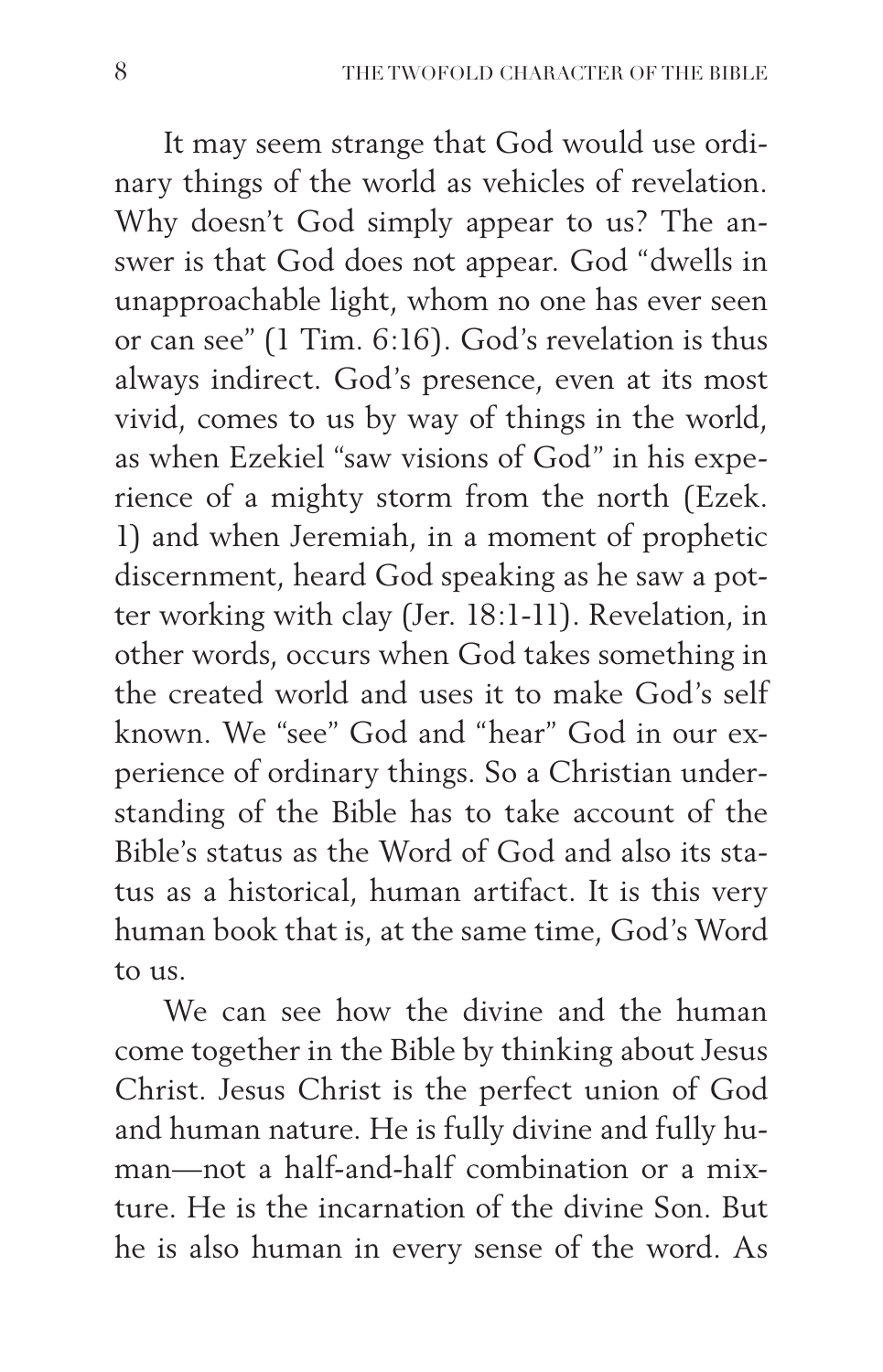divine, Jesus is the full, complete presence of God among us. As human, Jesus of Nazareth was just like the rest of us. He had a specific height and weight. He had favorite foods and foods he didn't much care for. When he stubbed his toe on a rock, it bled. When he picked up a cold virus, his throat hurt. And yet this man was God, the divine presence among us.

Thinking about Jesus tells us that God is able to use and transform human nature so that it becomes a fit instrument of God's will and revelation. In Jesus Christ this occurs through the union of the Son and human nature. This union creates a person who is fully divine and fully human. The divine nature does not compromise or diminish the human nature; the human nature does not compromise or diminish the divine nature. The two natures are united in the one person in a wonderful harmony.

Thinking about Jesus Christ in this way helps us understand how the Bible can be the Word of God and also the words of human beings. Like Jesus Christ, the Bible has a divine-human character. Of course, unlike Jesus, the Bible is not a divine-human *person*; the Bible is an analogy to Jesus Christ but only an analogy. But the Bible does involve God taking human things—thoughts, feelings, writings—and using them for revelation so that God's Word and these human words be-